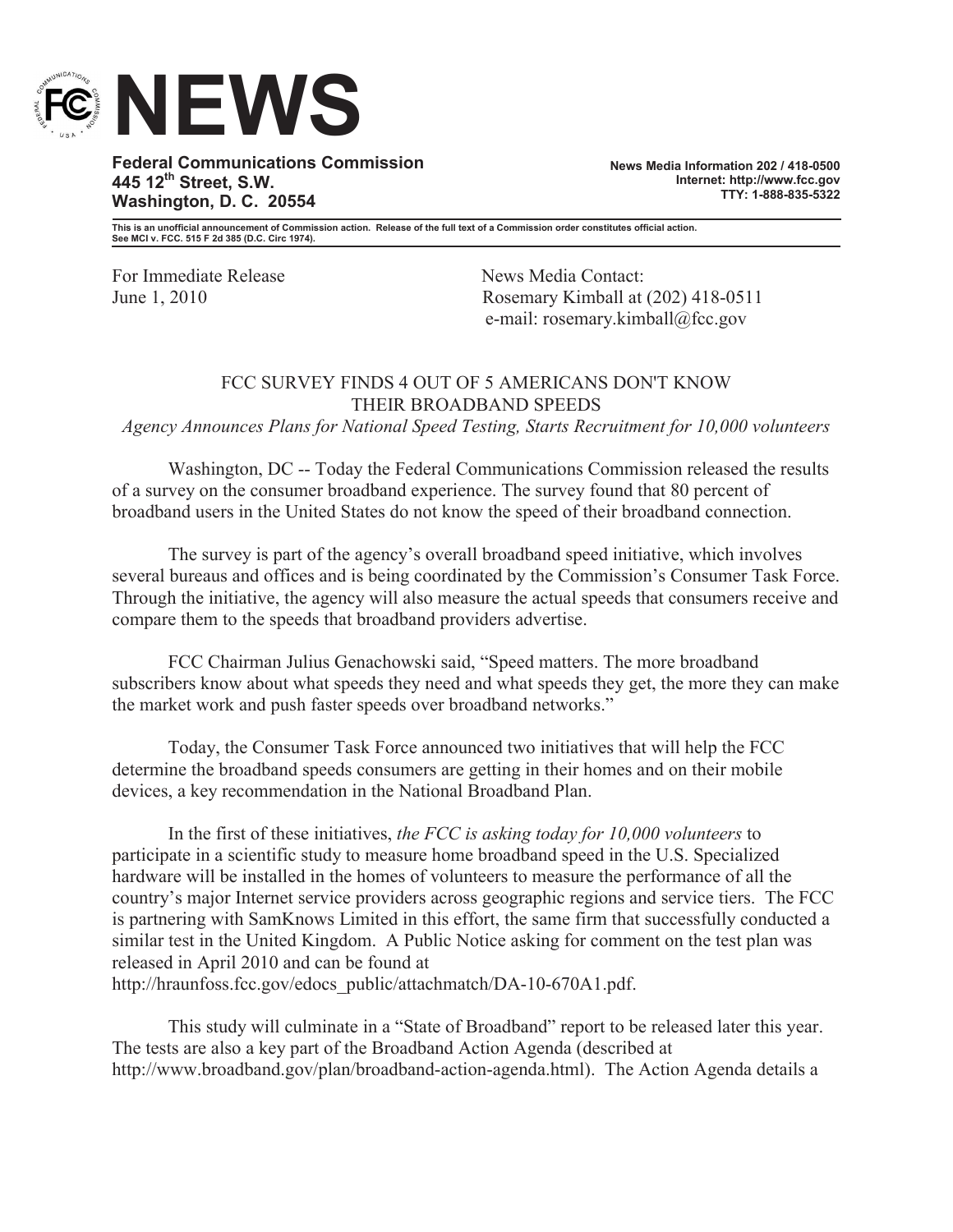number of initiatives designed to foster competition and maximize consumer benefits across the broadband marketplace.

Anyone can register as a volunteer for this national test at www.TestMyISP.com. Volunteers will be able to track the performance of their own broadband service, as well as providing valuable data for the FCC, Internet service providers, and the public at large.

*Next, the FCC's Consumer and Governmental Affairs Bureau is issuing a Public Notice today to look at ways to measure mobile broadband speed.* More and more consumers are using mobile wireless devices to access the Web, sometimes as a primary Internet connection. The Public Notice asks for input on the best ways to measure mobile broadband speeds, the ways that speed measurements can be used to help improve service, and the information consumers should have about the speed of mobile broadband coverage.

The FCC welcomes comments from all interested parties and the general public on this Public Notice. Comments can be filed through the agency's Electronic Comment Filing System at http://www.fcc.gov/cgb/ecfs/, or in other ways described in the Public Notice itself. The Public Notice can be found at http://hraunfoss.fcc.gov/edocs\_public/attachmatch/DA-10- 988A1.pdf .

Ultimately, the FCC hopes to develop tests that help each individual consumer in the U.S. determine his or her own broadband speed. The agency took a first step in March by providing two speed tests that consumers can use at home or on their wireless phones. These consumer tests can be found at http://www.broadband.gov/qualitytest/about/. The national initiatives announced today are intended to develop more scientific and consistent broadband speed measures.

"Better information can help all consumers choose the broadband services that best meet their needs," said Joel Gurin, Chief of the Consumer and Governmental Affairs Bureau of the FCC. "Today, most people just know that their home broadband speed is supposed to be 'blazing fast.' They need more meaningful information to know exactly what speed they need for the applications they want to run, and what provider and plan is their best choice. The difference between an inexpensive low-speed plan and an expensive, high-speed plan can be hundreds of dollars a year. Consumers need to be able to choose wisely."

## Details on Today's Survey Results

The survey found that no demographic group had good awareness of their home broadband speed (the survey asked specifically about download speed). But there were some demographic differences. For example, 71 percent of men do not know what speed they're getting, while the figure is 90 percent for women. With respect to age, 73 percent of those between the ages of 18 and 29 do not know their home broadband speed, while the number goes up to 88 percent of people age 65 and over.

Most Americans are satisfied with the broadband speed they are getting. Fully 91 percent of broadband users say they are "very" or "somewhat" satisfied with the speed they get at home.